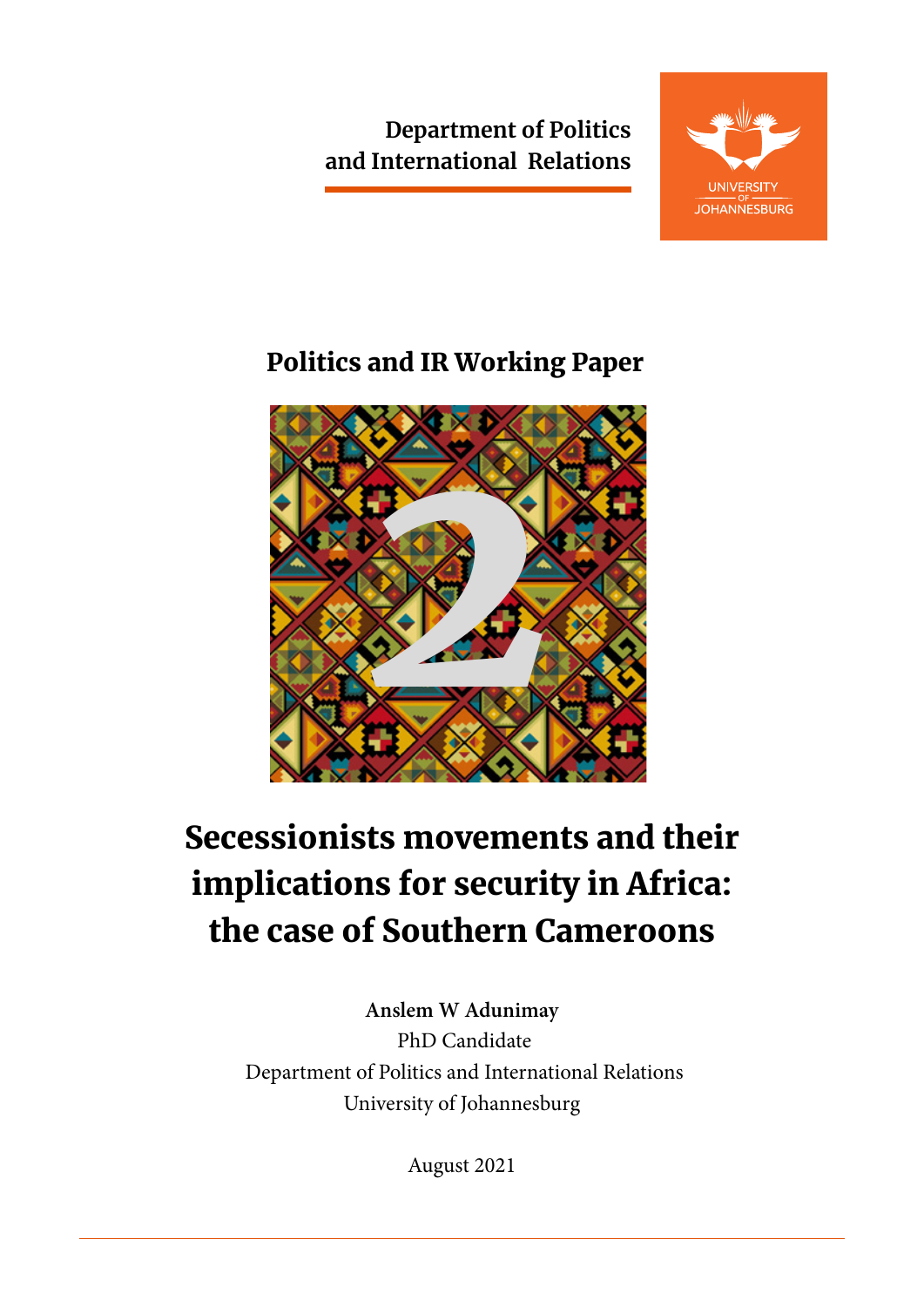#### Politics and IR Working Paper no 2

### **Secessionists movements and their implications for security in Africa: The case of Southern Cameroons**

*Anslem W Adunimay*

PhD Candidate Department of Politics and International Relations University of Johannesburg

Published in August 2021 by the: Department of Politics and International Relations University of Johannesburg PO Box 524, Auckland Park 2006 Johannesburg, South Africa

Tel: +27 11 559 2896 Fax: +27 11 559 3038

#### **About the Working Paper Series**

This Working Paper Series (WPS) is an initiative of the Department of Politics and International Relations (DPIR) at the University of Johannesburg. It is aimed at providing scholars with a platform for sharing their developing academic work, and are based on presentations to a departmental audience. Issues covered include the full spectrum of African domestic and global politics as well as developments in other parts of the world. Readers are welcome to contact the authors, and engage with the text in other ways. Please contact the series editor, Dr Bhaso Ndzendze, at bndzendze@uj.ac.za.

**Series editor:** Dr Bhaso Ndzendze

**External language editor**: Riaan de Villiers

Designed and produced by Acumen Publishing Solutions

Disclaimer: The views expressed in this Working Paper do not necessarily reflect those of the Department or the University. All rights reserved.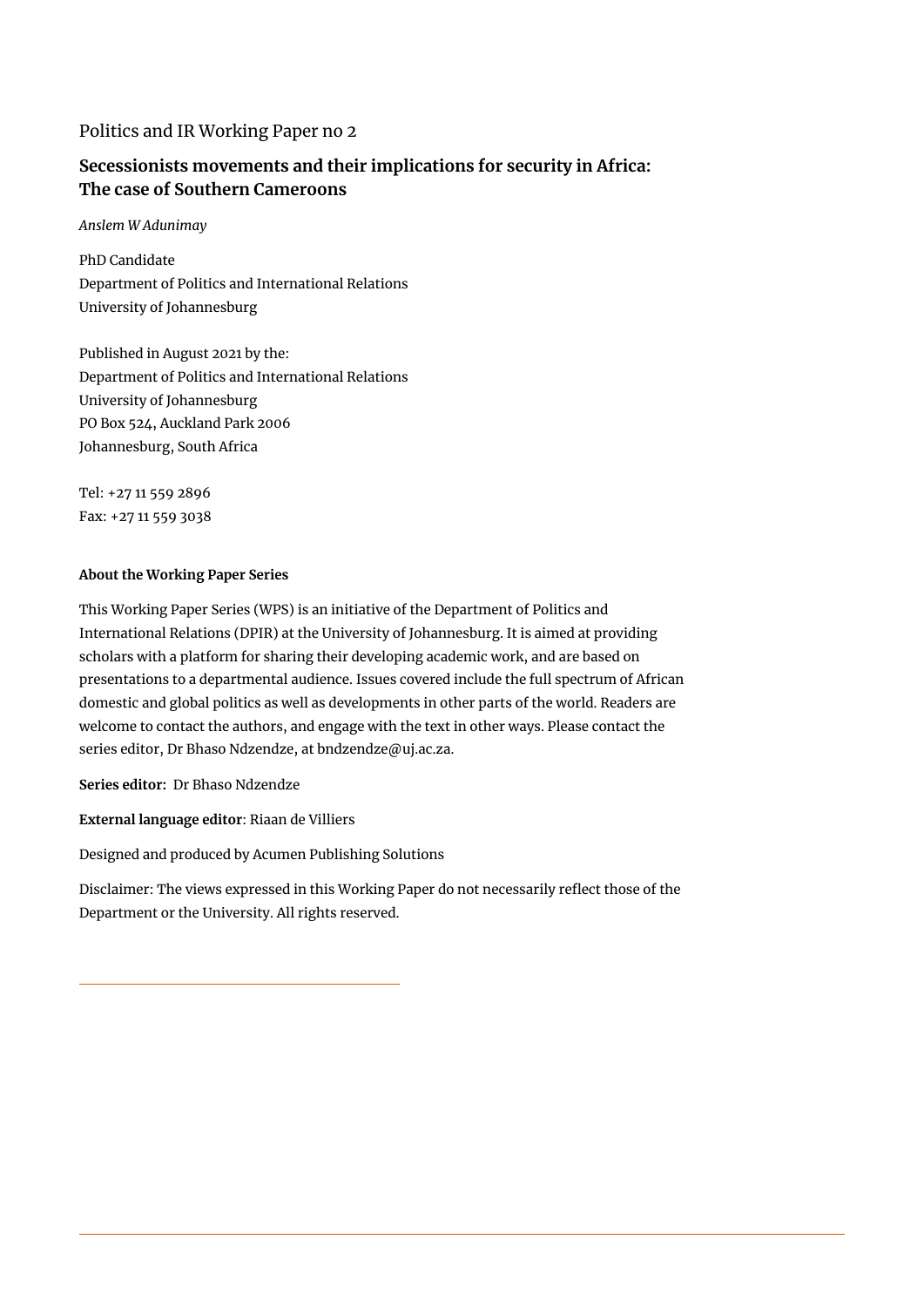#### Introduction

The 'Anglophone problem' in Southern Cameroons and what is referred to as its 'attempted secession' by the government of Cameroon has provoked renewed debate about the relevance of the idea of 'self-determination' in the 21st century. Moreover, the Anglophone problem poses a challenge not only to the efforts of the postcolonial state to forge national unity and integration (Konings and Nyamnjoh 2019: 59), but to national and regional human security as well.

The conflict in Cameroon's Anglophone North West and South West regions – the former British colony and mandate territory of Southern Cameroons -- began on 11 October 2016 with peaceful protests by Anglophone lawyers and teachers. This was triggered by the central government's placement of French-speaking judges and teachers in English-language courts and schools, including a systematic erosion of Anglophone common law procedures.

Disproportionate use of force fanned the flames of violence and led to a humanitarian disaster (Caxton 2017). When, from 1 October 2017 onwards, militant secessionist groups symbolically proclaimed the restoration of the former Southern Cameroons as the state of Ambazonia, the government responded forcefully. Security forces arrested hundreds of demonstrators, including children, killed at least four people, and wounded many more (Human Rights Watch 2018:1).

The ongoing fighting between separatists and security forces has displaced more than 700 000 civilians, and driven 63 800 more into neighbouring Nigeria. It has also claimed the lives of about  $\Delta$  000 civilians (Craig 2021a), besides those of members of the state security forces as well as separatists. To date, the reaction from Cameroon's international partners and the international community has been muted (ICG 2017). This is partly because the Anglophone crisis has been underreported, leading to low levels of international awareness and recognition (Samah and Tata 2021; Lamarche and Fox 2019).

This paper addresses the 'war of independence' in the former Southern Cameroons in this context. First, it considers its causes, and whether they can be addressed. Next, it reviews the responses of the Cameroo-

nian government and the international community. Lastly, it draws out the implications of the conflict for human and national security and, by extension, regional security.

## Reasons for the attempted restoration of Southern Cameroons

The attempted secession of the North West and South West regions and restoration of Southern Cameroons in the form of the independent state of Ambazonia have multiple causes. They stem from a poorly organised United Nations process for granting independence and the subsequent reunification of the British-controlled Southern Cameroons with French Cameroon; political grievances; and ongoing economic and socio-cultural inequalities.

To understand the current situation, one needs to hark back to events prior to independence. They can only be understood in terms of the strategies adopted by the British and French acting as the UN-mandated colonial masters of the two Cameroons.

Cameroon has a large and heterogeneous population of about 24 million people, belonging to more than 250 ethnic groups with their own languages and customs (Fombad 1991:443), and spread over ten regions. The North West and South West regions – more or less comprising the former British colony of Southern Cameroons – occupy some 16 000 of almost  $\mu$ 75 000 square kilometres, and harbour about 5 million people (ICG 2017:1)

From 1884 to 1916, Cameroon was a German colony, called 'Kamerun'. After Germany's defeat in World War 1, it was unequally divided between the French and British, with the former occupying four fifths of the territory, and the latter one fifth. The British divided their portion into British Northern and Southern Cameroons, and the French termed theirs French Cameroon (Elango 1987:8; Enonchong 2021:9). In June 1919, the Treaty of Versailles established the mandate system for placing conquered colonies under international administration. Under this system, British and French Cameroon were administered by these two colonial powers from 1922 until 1945 when the mandates were replaced by trusteeship agreements under the auspices of the newly formed United Nations. For the sake of convenience, the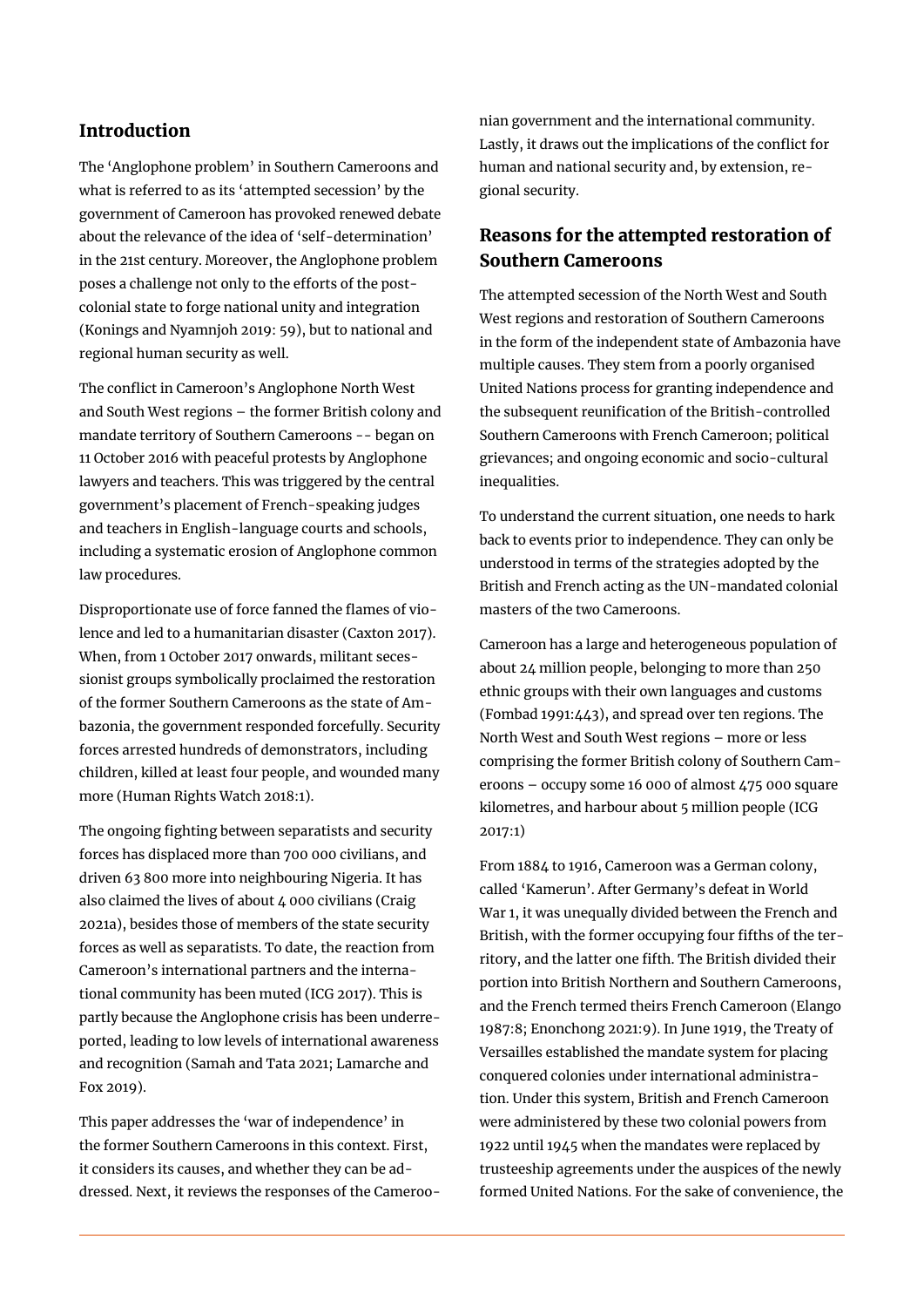British administered its territory (both Southern and Northern Cameroons) as part of the British colony of Nigeria.

As elsewhere, the British and French adopted divergent approaches to administering the territories under their control – the former utilised their system of indirect rule, and the latter their policy of assimilation. In line with this, Southern Cameroons adopted an Anglo-Saxon governance culture, and French Cameroon a centralised republican system. These divergent approaches had far-reaching consequences in respect of language, culture, systems of governance, judicial systems, and approaches to basic freedoms (Musah 2020:36). Indeed, scholars agree that the systematic partition and subsequent administration of the two Cameroons by the French and British laid the foundation for the historical and spatial construction of Anglophone and Francophone identities in the territory (Konings and Nyamnjoh 2019: 61). By extension, these systems and identities prevailed even after independence.

French Cameroon became independent on 1 January 1960 – the second French colony in sub-Saharan Africa to do so. While Nigeria became independent on 1 October in the same year, Southern Cameroons remained in limbo, as it did not want to join either Nigeria or French Cameroon. The indecision of the Southern Cameroons elite prompted the United Nations to organise a plebiscite on 11 February 1961, offering voters a binary choice between joining either the former French Cameroon or Nigeria. With the complicity of the British, they were not presented with a third choice, namely to become an independent state. Under these circumstances, Southern Cameroonians voted in favour of what they considered the lesser of the two evils, namely reunification with French Cameroon, despite their by now substantial differences in cultural heritage. As Susungi (1991) has noted, 'far from being the coming together of two prodigal sons who had been unjustly separated at birth, [reunification] was more like a loveless UN-arranged marriage between two people who hardly knew each other.'

In the same plebiscite, Northern Cameroons (the Northern portion of British Cameroons), which had a Muslim majority, opted for union with Nigeria. Today, the former Northern Cameroons forms parts of the

Borno, Adamawa, and Taraba states of Nigeria.

Southern Cameroonians hoped they would be able to preserve and protect their Anglophone identity in a loose federal union (Konings and Nyamnjoh 2019:65), and that this would be assured in constitutional negotiations prior to reunification. Discussions began at a conference in London in 1960 which provided inter alia that specific arrangements for the governance framework between Southern Cameroons and the Republic of Cameroon would be worked out at a later conference consisting of representative delegations of equal status from both entities. This conference was attended by two delegations with equal status (Enonchong 2021:19). In July 1961, a conference was held in the Cameroonian town of Foumban, aimed at drafting a constitution. The Southern Cameroonian delegation favoured a loose union that would allow a degree of cultural autonomy. However, the French Cameroon delegation led by President Ahmadou Ahidjo sought to consolidate the latter's centralised executive powers and to extend them over Southern Cameroons as well (ibid).

The Foumban conference was followed by a meeting of the governing delegation of the Southern Cameroons led by Premier John Ngu Foncha and President Ahidjo in Yaoundé in August 1961. This resulted in the adoption of the Constitution of the Federal Republic by the National Assembly of the Republic of Cameroon. Significantly, neither UN nor British representatives were present at either of those two meetings. Moreover, the Southern Cameroons House of Assembly did not adopt the constitution, raising a fundamental question about its legitimacy (ibid).

Pierre Messmer, one of the last French high commissioners in Cameroon and a confidante of President Ahidjo, has been quoted as saying that he and other key role players were aware at the time that the new constitution provided for a 'sham federation' which really amounted to an 'annexation of West Cameroon' (the former Southern Cameroons) (Anyangwe 2009). Ahidjo's bad faith was further demonstrated when, in the guise of a referendum held on 20 May 1972, he unilaterally decided to abrogate the federal constitution in direct contravention of the federal constitution provisions. These events allowed the Anglophone movements to claim, in 1993, that the union between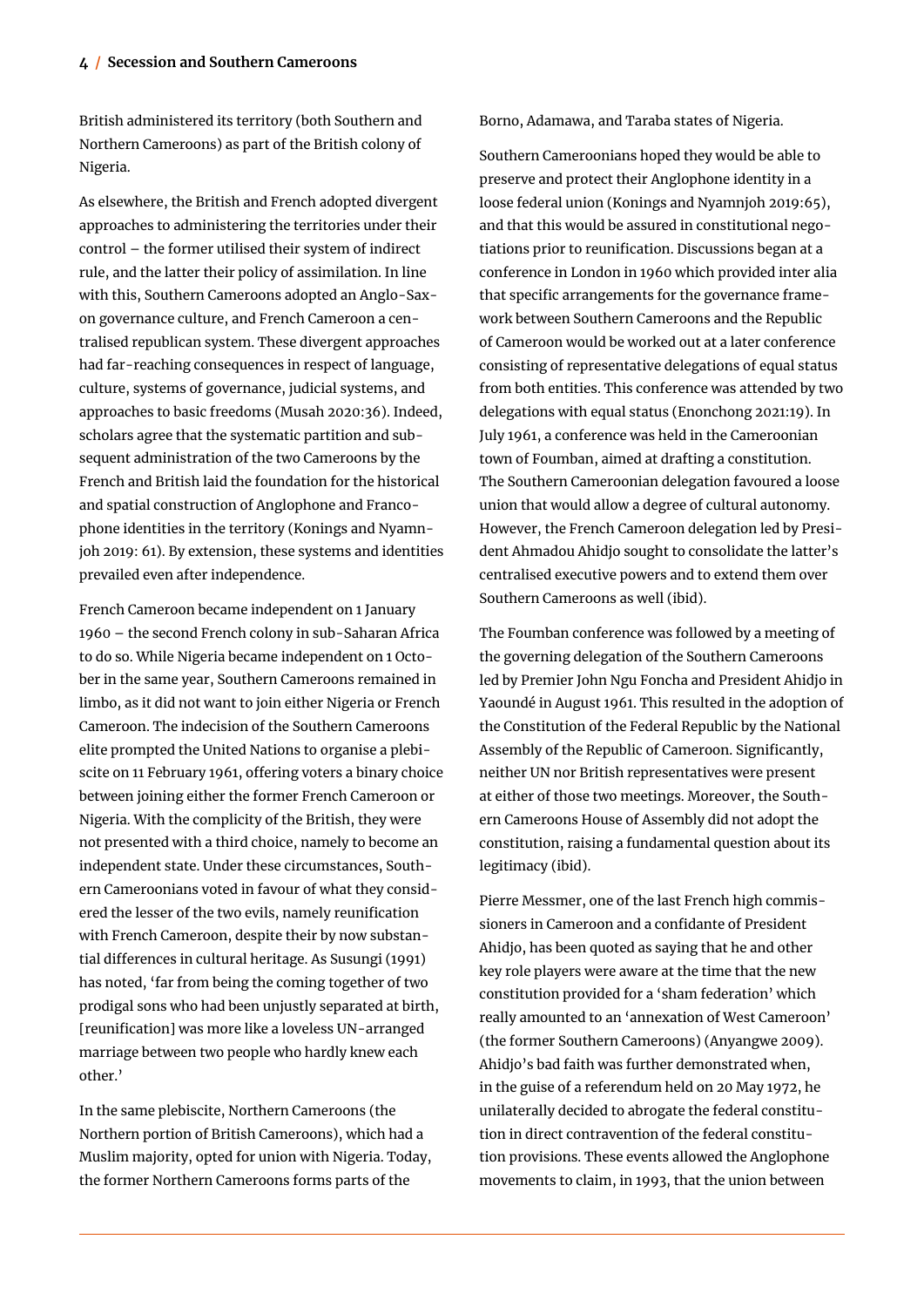*As foreseen by the Anglophone elite in Southern Cameroons, reunification resulted in the territory being marginalised, reflected in worsening political, social and economic inequality*

Southern Cameroons and the Republic of Cameroon 'had proceeded without any constitutional basis' (All Anglophone Conference 1993: 3). These manoeuvres and betrayals are the root cause of the 'Anglophone problem'. Other contributing factors will be examined below.

#### Political and socio-economic inequalities

As foreseen by the Anglophone elite in Southern Cameroons, reunification resulted in the territory being marginalised, reflected in worsening political, social and economic inequality. Political power was consolidated in the hands of the Francophone majority and a few members of the Anglophone elite (Chapman 2018:2). This asymmetry has been manifested in various ways.

Prior to reunification, Southern Cameroons was endowed with various economic assets such as the West Cameroon Marketing Board, the Cameroon Bank and Powercam, the port of Limbé, and airports at Bamenda and Tiko (ICG 2017:6). However, after independence and reunification, those structures and projects were neglected and allowed to fall into ruin (Mbaku 2004: 404–5; also see Anyefru 2010:96). Indeed, the Anglophone regions are among the most poverty-stricken and unequal in the country (Kumase 2018:26-35), trailing in terms of schools, hospitals, roads, and market centres, despite the region's government-controlled oil wells being a key contributor to the Cameroonian economy. Moreover, managerial positions in public parastatals such as the SONARA oil refinery and the Cameroon Development Cooperation (CDC) Banana Plantation in Tiko are largely occupied by Frenchspeaking Cameroonians (Agwanda et al 2020:5).

According to the Institute for Peace and Security Studies (IPSS) at Addis Ababa University, the two Anglophone regions trail the French regions in terms of public investment. In a 2020 report, it stated that, in the 2017 budget, the French-speaking Southern region was allocated some 570 projects valued at more than \$225

million, the English-speaking North West region some 500 projects worth more than \$76 million, and the English-speaking South West region some 500 projects worth about \$77 million (IPSS 2020: 4). This is still not an exhaustive list.

The political dynamics are similar. The Anglophone minority are under-represented in key government positions as well as the civil service. For instance, of the 67 members of government, only three Anglophones occupy high-level cabinet positions. The Speaker of the National Assembly, the Minister for Justice and Legal Affairs, the Keeper of the Seal, the Chief Justice, and the Minister for Finance are all Francophone Cameroonians (ibid; also see Takougang 1993:93-6). So are social dynamics. Nfi notes that from the time of the late President Ahidjo to the present regime of President Paul Biya, the Francophonisation of Anglophones has been the dominant modus operandi. For instance, French dominates English in the areas of administration, education and the media. Many schools and other educational institutions in Anglophone Cameroon have been staffed with Francophones who teach lessons and set examinations in French or Pidgin English (Nfi 2014:125-7).

Anglophone frustrations extend to the judiciary as well. For instance, according to the IPSS, in 2016, some 1 265 magistrates were French-speaking and only 227 English-speaking; and of 514 judicial officers, 499 were Francophone and 15 Anglophone (IPSS 2020:4). Anglophones claim that even when they are nominated, they are forced to play subordinate roles irrespective of merit or competence (Lohkoko 2013:10).

# Impact on human, national and regional security

The conflict has claimed significant casualties on both sides of the divide. However, both the military and separatist/ secessionist groups have targeted innocent civilians.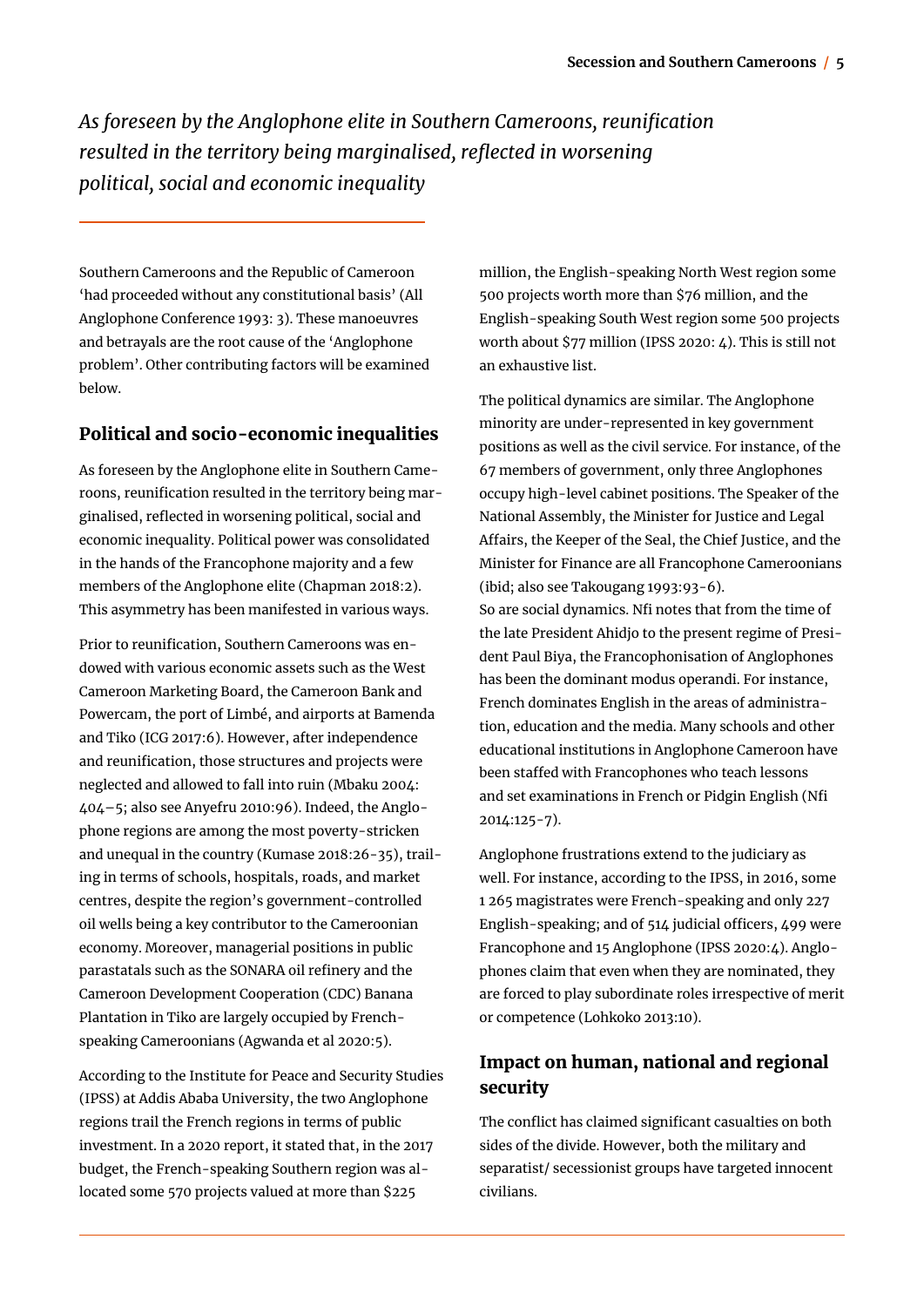In April this year, in a report for Aljazeera, the independent journalist Jess Craig wrote that the worsening violence in Cameroon's Anglophone regions was taking an increasingly heavy toll on civilians, with renewed attacks against schools and a spate of incidents involving improvised explosive devices and extrajudicial killings documented in recent months. Citing a United Nations report, he wrote that the five-year-old conflict between government security forces and armed separatists had displaced more than 700 000 civilians and forced another 63 800 across the Nigerian border (Craig 2021a; also see Izobo 2020).

Overall, the UN estimated that three million of the four million people in Cameroon's North West and South West had been affected. At least 4 000 civilians had been killed in the Anglophone regions, a toll surpassing that in the Far North region where Boko Haram had been waging an armed campaign since 2014 (ibid).

In May, in a report for *Foreign Policy* magazine, Craig wrote that for the previous five years, factions of a secessionist movement in south eastern Nigeria and a pro-independence movement in western Cameroon had been gathering momentum, mobilizing supporters through social media and clashing with government security forces in both countries.

In April, leaders of both movements had announced a formal alliance which could ignite violence and instability in the two countries and across the West and Central African regions where violent extremist organisations affiliated with the Islamic State and al Qaeda were establishing a foothold. In early April, Cho Ayaba, leader of the Ambazonia Governing Council, and the Biafran leader Nnamdi Kanu had appeared in a press conference, livestreamed on social media, to announce a strategic and military alliance. Representatives of both movements said they would work to 'secure their shared border and ensure an open exchange of weapons and personnel'.

Craig added that the Biafran and Ambazonian movements were both fractured, and not all factions supported the alliance and rising violence. However, escalating violence in south eastern Nigeria and western Cameroon could only add to national and regional security challenges at a time when the region was already struggling with plummeting economies, democratic

backsliding, and a resurgence of violent extremism and terrorism.

The stakes are therefore high, considering that the announcement of a formal alliance between these movements could ignite violence and instability in the two countries and across the West and Central African regions.

The outbreak of war in the Anglophone regions has paralyzed businesses, especially with the advent of separatist organised and respected ghost towns. Among other things, food supply lines from the rural areas to the cities and towns have been disrupted (Nwati 2021:10). The education sector has also been badly affected. Wanton kidnapping has taken hold become a new norm in the English-speaking regions, with children and teachers being used as bargaining chips (Krippahl 2019). Schools have been shut down and destroyed (Tah 2019), and water and electricity supplies have been cut off for weeks on end. Moreover, since 2016, rural health services have been disrupted due to shortages of health personnel, damaged or destroyed health facilities, and restrictions on freedom of movement, including constant road blocks (Nwati 2021: 11). According to Insecurity Insight, humanitarian access to the Anglophone regions has deteriorated. Aid workers are often misinformed by people linked to the separatist movement and have been kidnapped, individually or in groups (Insecurity Insight 2021).

#### Government response

When the crisis began in 2016, the Cameroon government was in denial – among others, Paul Atanga Nji, then minister in charge of special duties in the presidency, and the minister of communication, Issa Tchiroma Bakary, rejected the notion of an 'Anglophone crisis' (Kamé 2018:88; Ayang 2016:3; Kinsai and Mengnjo 2016). However, from 2017 onwards, the government adopted a more cohesive and militarised approach, banning protests and arresting and detaining leading protesters (Atabong 2017; Amin 2021:17- 21). At the same time, it established a commission for promoting bilingualism and multiculturalism. This was followed by a commission on disarmament, demobilisation and reintegration, and the granting of 'special status' to English-speaking regions after a October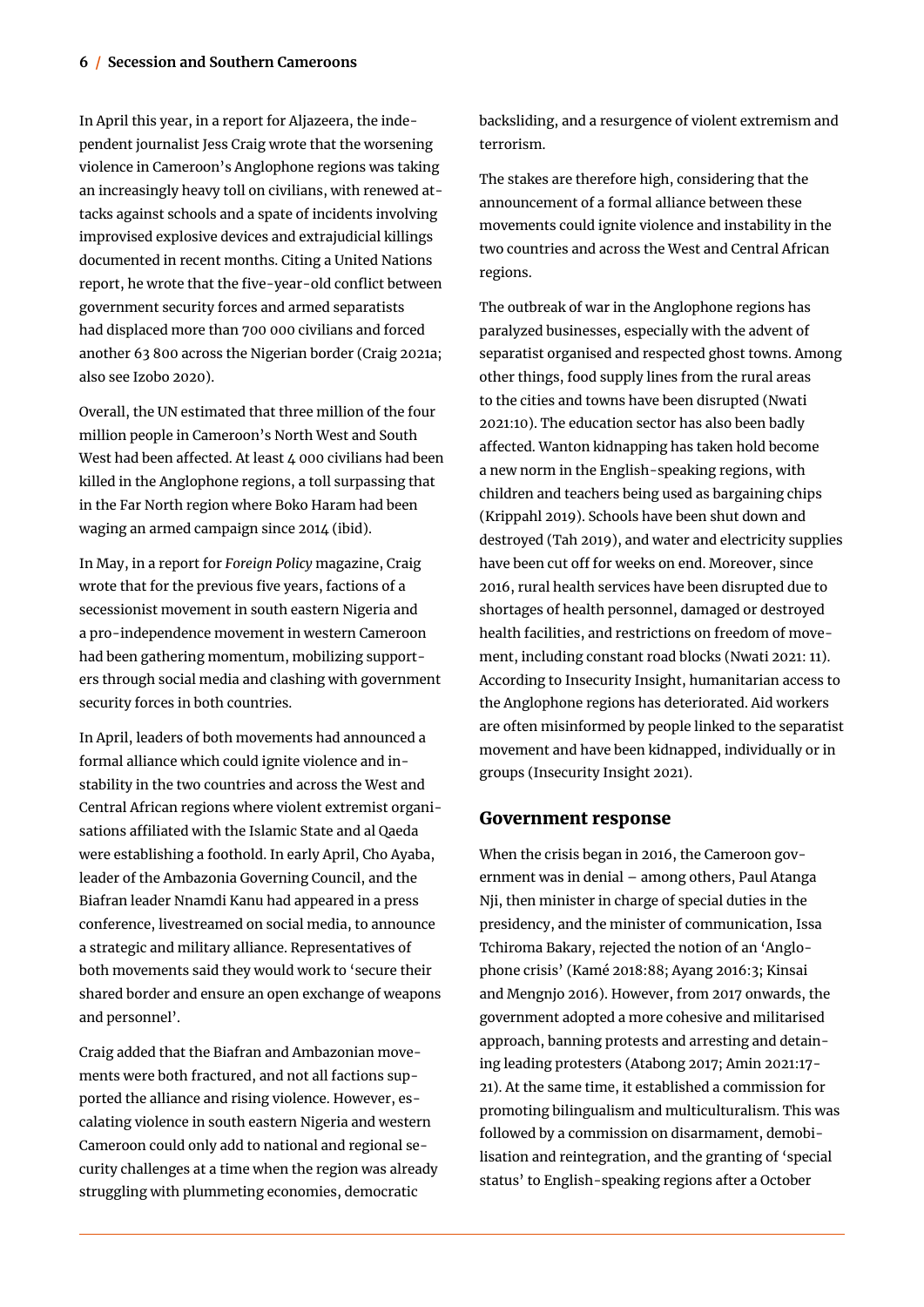*the AU's approach towards the resolution of the crisis has been sharply criticised by human right groups and other observers*

2019 national dialogue (Diatta et al 2021). However, these measures have been rejected as half-baked and cosmetic. For instance, the 'National Dialogue' held in October 2019 suffered from a lack of prior consultation, and also failed to address the core issue, namely that of statehood. The granting of 'special status' and other measures emanating from the dialogue were regarded as inadequate because they only benefited the administrative elites.

#### International and regional response

International reaction to the Anglophone crisis has been marred by rhetorical innuendos with little or no concrete action taken. For instance, the African Union's apparent unwillingness to intervene is not surprising. When the crisis started escalating in 2017, Nkosazana Dlamini-Zuma, then chair of the AU Commission, issued a statement calling for restraint while encouraging the Camerfoonian government to continue engaging in dialogue as a mean of finding a lasting solution (Bareta 2017). Two years later, in 2018, during a two-day visit to Cameroon, Dlamini-Zuma's successor, Moussa Mahamat Faki, called for an inclusive dialogue involving all stakeholders 'based on national leadership and ownership' (AU 2018).

However, the AU's approach towards the resolution of the crisis has been sharply criticised by human right groups and other observers. For instance, the International Crisis Group (ICG) has noted: 'So far, the AU has been surprisingly reserved on the Anglophone crisis, despite the high number of casualties and the danger of wider civil conflict. This is evident from its absence on the agenda of the Peace and Security Council (PSC), and from being perceived as an "internal matter"' (ICG 2019: 3-5). Netsanet Belay, Africa director of Amnesty International, has also criticised the AU for its 'persistent inability … to marshal the determination, political will and courage to hold member states to account for clear violations of AU principles, values and standards on especially human rights' (Durmaz 2019).

The muted reaction of some African states is not surprising either, considering that they are faced with similar security issues linked to secession. A prominent example is neighbouring Nigeria, which has expressed its support for the Cameroonian government in its fight against the separatists. President Muhammadu Buhari has bluntly stated that Nigeria would 'take necessary measures within the ambit of the law to ensure that its territory is not used as a staging area to destabilise another friendly sovereign country'. African countries have also opposed UN intervention. For instance, Equatorial Guinea, Ethiopia, Cote D'Ivoire and South Africa – all non-permanent members of the UN Security Council – have all voted against attempts to bring the crisis up for discussion (ICG 2019; Vanguard News 2018).

By contrast, in April 2019 the European Parliament adopted a resolution calling on the Cameroonian government to 'organise an inclusive political dialogue aimed at finding a peaceful and lasting solution to the crisis in the Anglophone regions', urging the AU and the Economic Community of the Central African States to push for talks, and calling for the EU to support this process (EU 2018). In March 2019, the United States Undersecretary of State for African Affairs, Tibor Nagy, visited Cameroon and held talks with President Biya. Following the visit, he reportedly called for the release of Maurice Kamto, leader of the Movement for the Renaissance of Cameroon, and fellow activists, and added that the Cameroonian authorities needed to be 'more serious in their management of the Anglophone crisis' (Tantoh 2019).

In July 2019 the US House of Representatives passed Resolution 358 calling on the conflicting parties to 'respect the human rights of all Cameroonian citizens, to end all violence, and to pursue a broad-based dialogue without preconditions to resolve the conflict in the Northwest and Southwest regions' (US House of Representatives 2019). And on 7 June xxxx,\*\* the US Secretary of State, Anthony J Blinken, announced visa restrictions on 'individuals who are believed to be responsible for, or complicit in, undermining the peaceful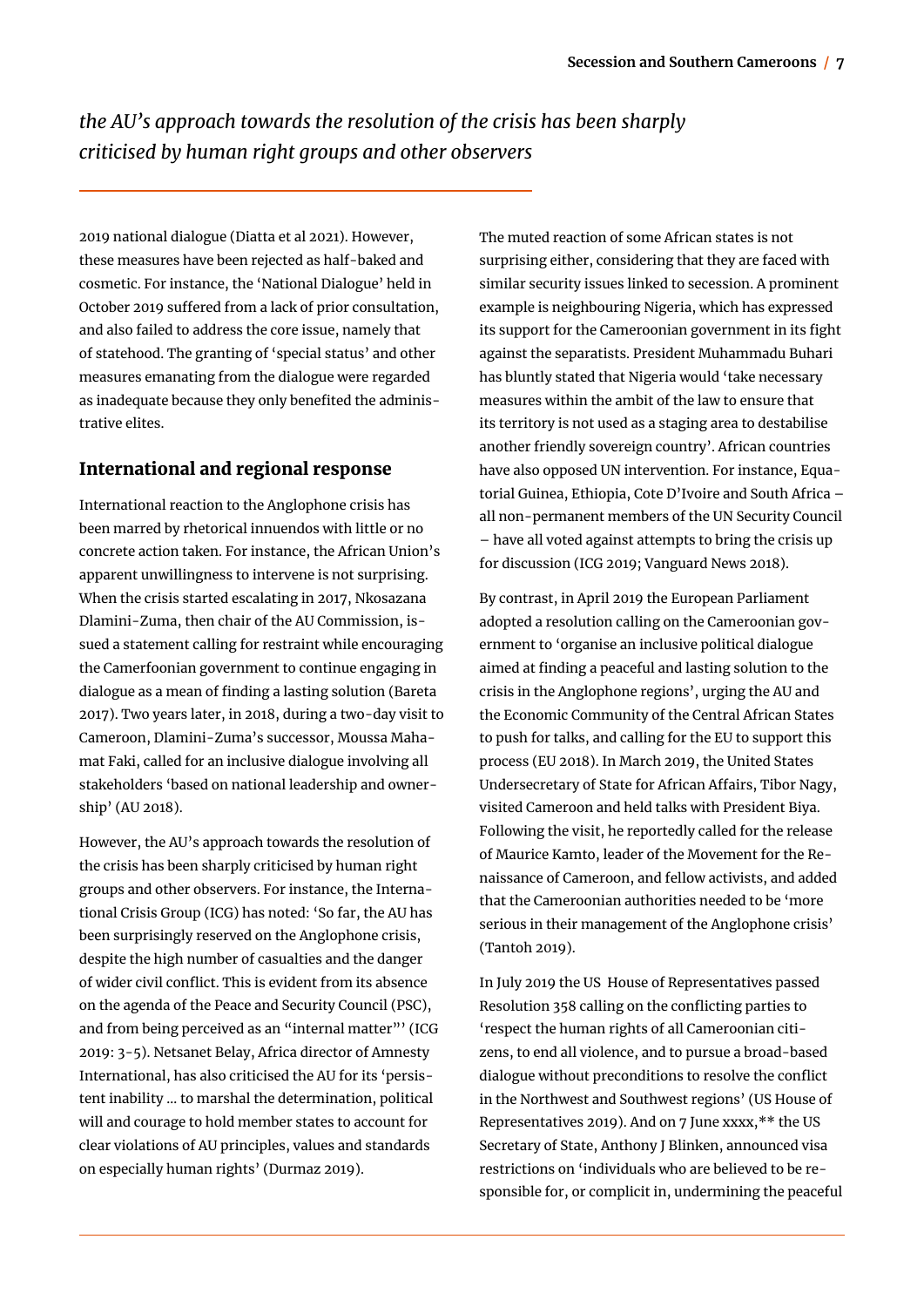*The Anglophone crisis has also demonstrated the limits – at least in Africa – of presidential centralism and a governance system that depends on co-option*

resolution of the crisis in the Anglophone regions of Cameroon' (Chimtom 2021). However, the recent visa restrictions will have very little impact because they do not target a specific group of people, whether they are in Cameroon or in the diaspora. If the US really wants to end this crisis, it should be more proactive by calling on all the belligerents (the government and separatists/ leaders) both at home and abroad to come to the negotiation table.

### Conclusion and recommendations

The Cameroon crisis threatens to destabilise the entire Central African subregion. It has reaffirmed that 60 years after reunification and independence, inherited borders have failed to secure the long-held ideal of national unity. Given growing perceptions on both sides that victory is unattainable, the time is ripe for a neutral party to step in and bring the disputants to the negotiating table. Moreover, as long as the conflict continues, more lives will be lost, and many more people will be displaced. This will also further strain an already ailing economy and probably increase regional instability, especially in a context where Cameroon is already menaced by insurgents from the south as a result of the instability in the Central African Republic (CAR) and Boko Haram, and a fragile Chad from the north.

Both parties should take reconciliatory and concessionary steps to de-escalate the conflict. The government should also fully acknowledge the existence of the Anglophone problem, considering that many Francophone elites and government officials are still in denial.

The Anglophone crisis has also demonstrated the limits – at least in Africa – of presidential centralism and a governance system that depends on co-option. Other governance systems and forms of statehood should be considered under which inherited cultures at independence could be harnessed for the benefit of the entire state.

Self-determination is often interpreted to mean the

right to secede and declare independence. But it can also take other forms, such as local autonomy, similar to the autonomous rule Canada has granted to Québec, a federal system with a strong central government that protects minority rights, and/or a confederation of states.

Last but not least, there have been widespread calls for a referendum in Southern Cameroons as a means of resolving the ongoing crisis. It could well be beneficial for the international community to step in and organise a referendum in which Southern Cameroonians could decide once and for all among separatist, federalist and unionist options.

#### References

African Union (2018). Readout of the visit of the Chairperson of the African Union Commission to Cameroon. At: https://au.int/en/pressreleases/20180716/readout-visitchairperson-african-union-commission-cameroon

Agwanda, B, I N Nyadera and U Y Asal (2020) Cameroon and the Anglophone Crisis. In *The Palgrave Encyclopedia of Peace and Conflict Studies*, pp.1-12.

All Anglophone Conference. 1993. The Buea Declaration. Limbe: Nooremac Press.

Amin, J A (2021) President Paul Biya and Cameroon's Anglophone Crisis: A Catalogue of Miscalculations. *Africa Today*, 68(1).

Anyefru, E (2010) 'Paradoxes of internationalization of the Anglophone problem in Cameroon'. *Journal of Contemporary African Studies* 8(1), 85–101.

Anyangwe, C (2009) *Betrayal of Too Trusting a People: The UN, the UK and the Trust Territory of the Southern Cameroons.*  African Books Collective.

Atabong, A B (2017) 'Anglophone crisis: Consortium president, secretary general arrested'. *The Guardian Post*, 18 January.

Ayang, M (2016) 'Atanga Nji warns Anglophone agitators: Violence will meet with merciless repression'. *The Guardian Post*, 25 November.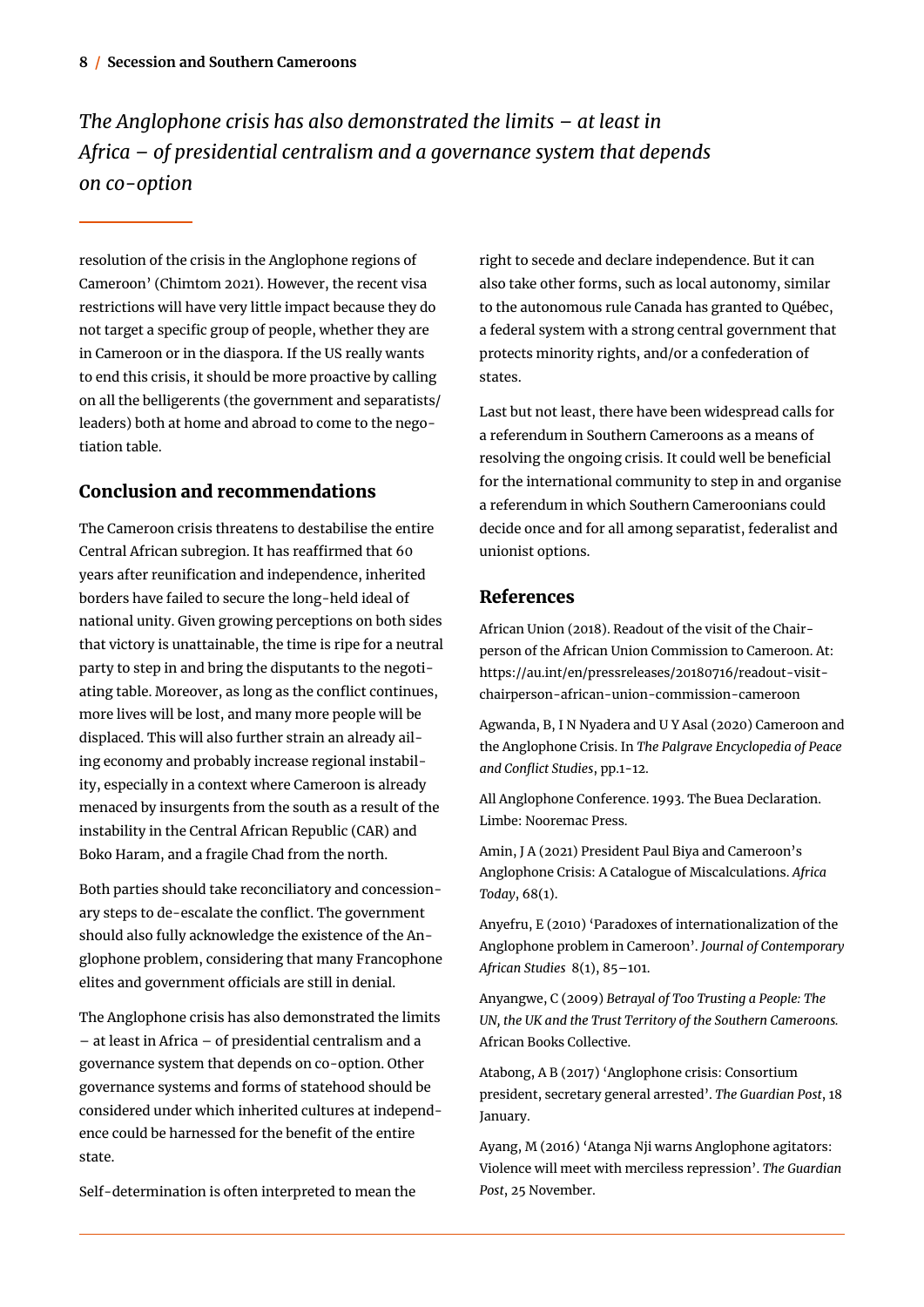Bareta, M (2017) AU offers to negotiate: Calls for restraint and effective dialogue. *Bareta News*. At https://www.bareta. news/au-offers-negotiate-calls-restraint-effectivedialogue/

Caxton, A S (2017) The Anglophone dilemma in Cameroon: the need for comprehensive dialogue and reform. *Conflict Trends* 2017(2), 18-26.

Chapman, M and D Pratt (2019) An Ambazonian theology? A theological approach to the Anglophone crisis in Cameroon. *HTS: Theological Studies*, 75(4), pp 1-11.

Chimtom, NG., 2021. U.S. sanctions for Cameroon Anglophone Crisis are 'Cosmetic', Bishop says. CRUX. At https:// cruxnow.com/church-in-africa/2021/06/u-s-sanctionsfor-cameroon-anglophone-crisis-are-cosmetic-bishopsays/

Craig, J., 2021a. Violence in Cameroon's Anglophone Crisis Takes High Civilian Toll. *Aljazeera*. 1 April. At https://www. aljazeera.com/news/2021/4/1/violence-in-cameroonanglophone-crisis-takes-high-civilian-toll

Craig, J., 2021b. Separatist Movements in Nigeria and Cameroon are joining forces. *Foreign Policy* [online]. 20 May. At https://foreignpolicy.com/2021/05/20/separatistsnigeria-cameroon-biafra-ipob-ambazonia-anglophonejoining-forces/

Diatta M, S Woldemichael, P S Handy and R Hoinathy (2021) No more half measures in Cameroon's Anglophone crisis. *ISS Peace and Security Council Report*, 2021 (34), pp 11-12.

Durmaz, M. 2019. The African Union's core values are under threat with Sisi at the helm. At https://www.trtworld. com/africa/the-african-union-s-core-values-are-underthreat-with-sisi-at-the-helm-24102

Elango, L (1985) The Anglo-French 'Condominium' in Cameroon, 1914-1916: The myth and the reality. *International Journal of African Historical Studies*, 18(4), pp.657-673.

Enonchong, L (2021) *The Constitution and Governance in Cameroon*. Taylor & Francis.

European Union (2018) European Parliament Resolution of 18 April 2019 on Cameroon. At https://www.europarl. europa.eu/doceo/document/TA-8-2019-0423\_EN.html

Fombad, C M (1991) The scope for uniform national laws in Cameroon. 29/3\*\* *Journal of Modern African Studies* 443, 445–46.

Human Rights Watch (2018) 'These Killings Can Be Stopped': Government and Separatist Groups Abuses in Cameroon's Anglophone Regions. At https://reliefweb.int/ report/cameroon/these-killings-can-be-stopped-abusesgovernment-and-separatist-groups-cameroon-s

International Crisis Group (ICG) (2017) Cameroon's Anglophone Crisis at the Crossroads. At https://d2071andvip0wj. cloudfront.net/b130-cameroon-a-worsening-anglophone-crisis-calls-for-strong-measures.pdf

\_\_\_\_ . 2019. Eight Priorities for the African Union in 2019. At https://www.crisisgroup.org/africa/eight-prioritiesafrican-union-2019

\_\_\_\_ . 2019. Cameroon's Anglophone Crisis: How to Get to Talks. At https://www.crisisgroup.org/africa/centralafrica/cameroon/272-crise-anglophone-au-camerouncomment-arriver-aux-pourparlers

Institute for Peace and Security Studies (2020). Cameroon Conflict Insight. *Peace and Security Report*, vol 1

Insecurity Insight (2021) Cameroon. At http://insecurityinsight.org/country-pages/cameroon

Izobo, M (2020) Africa is bleeding: The Anglophone Crisis in Cameroon. *Daily Maverick.* 1 November. At https://www. dailymaverick.co.za/opinionista/2020-11-01-africa-isbleeding-the-anglophone-crisis-in-cameroon/

Kamé, BP (2018) *The Anglophone Crisis in Cameroon*. Translated by F Muluh Tezeh. Paris: L'Harmattan

Kinsai, NS and E M Mengnjo (2016) 'Anglophone Complaints Are Useless–Issa Tchiroma'. *The Post*, 28 November.

Konings, P & F B Nyamnjoh (2019) Anglophone Secessionist Movements in Cameroon. In *Secessionism in African Politics.* Palgrave Macmillan, Cham. pp. 59-89.

Krippahl, C 2019 Cameroon: Anglophone Separatists 'use Children as a Bargaining Chip'. At Latest News (mynews. club).

Kumase, W A N (2018). *Aspects of Poverty and Inequality in Cameroon*. Peter Lang International Academic Publishers.

Lamarche, A & A Fox (2019) Crisis denied in Cameroon: Government Refusal to Recognize Suffering in NW SW Deters Donors. Refugee International. At https://static1. squarespace.com/static/506c8ea1e4b01d9450dd53f5/t/ 5cf8872eee4d250001a5b850/1559791414017/ Cameroon+Report+-+May+2019+-+final.pdf

Lohkoko, E A (2013) Cameroon: A Conflict Profile. *Conflict Studies Quarterly*, 2, pp 3-29.

Mbaku, J M (2004) 'Economic dependence in Cameroon: SAPs and the Bretton Woods agreement'. In J Mbaku & J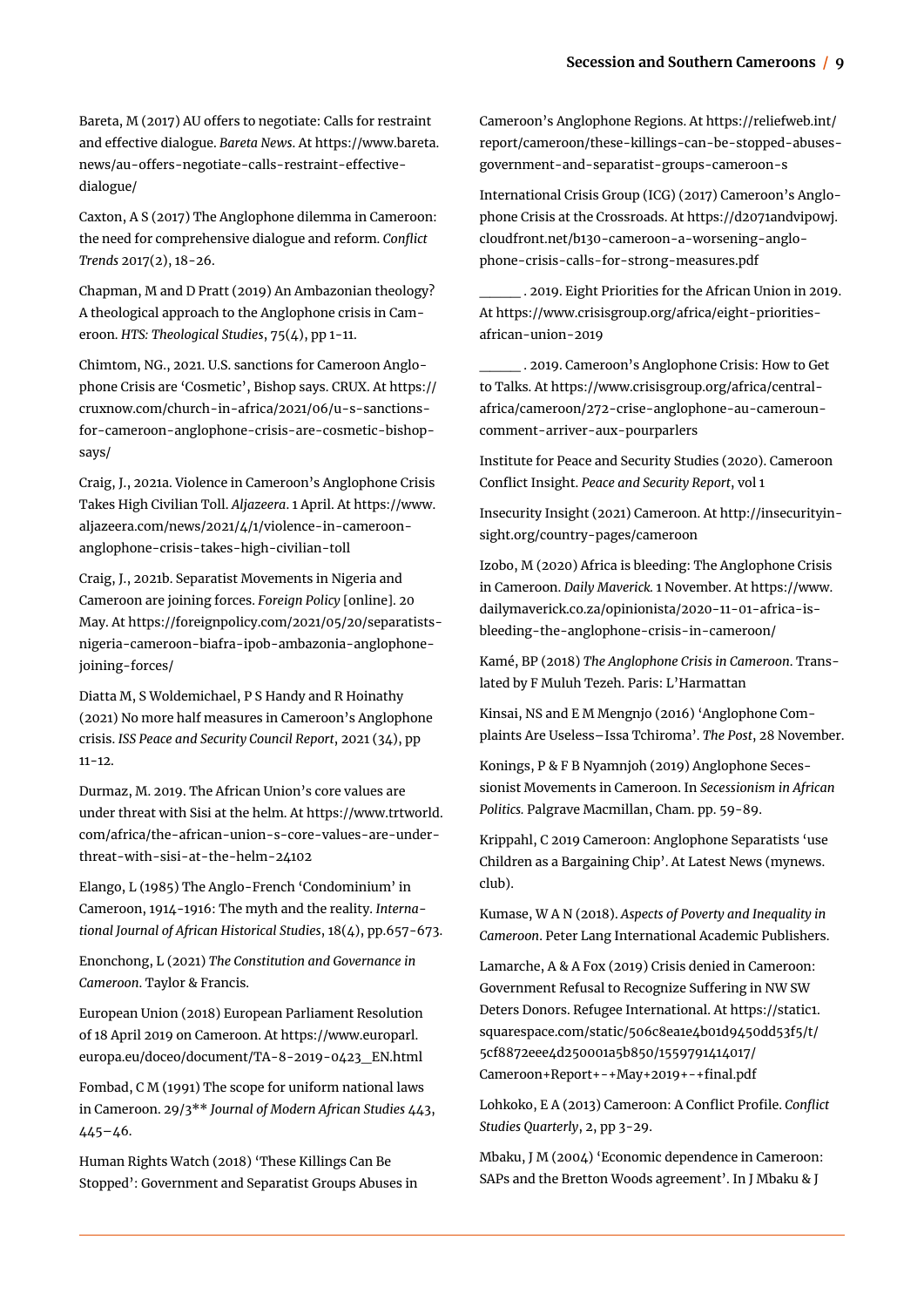#### **10 / Secession and Southern Cameroons**

Takougang (eds), *The Leadership Challenge in Africa: Cameroon under Paul Biya* Trenton: Africa World Press.

Musah, C P (2020) Linguistic Segregation in Cameroon: A Systematic tool for the Assimilation of the Anglophones. *Asian Journal of Language, Literature and Culture Studies*, pp 35-44.

Nfi, J L (2014) The Anglophone Cultural Identity in Cameroon 50 Years after Reunification. *International Journal of Advanced Research*, 2(2), pp 121-129.

Nwati, M T (2021) The Anglophone Crisis: The Rise of Arms Trafficking and Smuggling, its Effects on the Two English Regions of Cameroon. *Advances in Applied Sociology*, 11(01), p 1.

Samah, W and E S Tata (2021) Straddled Between Government Forces and Armed Separatists: The Plight of Internally Displaced Persons from the Anglophone Regions of Cameroon. *National Protection of Internally Displaced Persons in Africa: Beyond the Rhetoric*, p 73.

Tah, P (2019) Cameroon's conflict keeps schools shut. BBC News.

Tantoh, M (2019) Cameroon: US and Europe Turn Up the Heat on Govt. *AllAfrica*. At https://allafrica.com/stories/201903060683.html

Takougang, J. (1993). Politics: The Demise of Biya's New Deal in Cameroon, 1982–1992. Africa Insight, 23(2), 91–101

United States House of Representatives (2019) H Res 358 (IH) - Calling on the Government of Cameroon and armed groups to respect the human rights of all Cameroonian citizens, to end all violence, and to pursue a broad-based dialogue without preconditions to resolve the conflict in the Northwest and Southwest regions. At: https://www. govinfo.gov/app/details/BILLS-116hres358ih

*Vanguard News* (2018) 'Nigeria will not be used to destabilise Cameroon – Buhari'. At https://www.vanguardngr. com/2018/02/nigeria-ll-not-used-destabilise-cameroonbuhari/